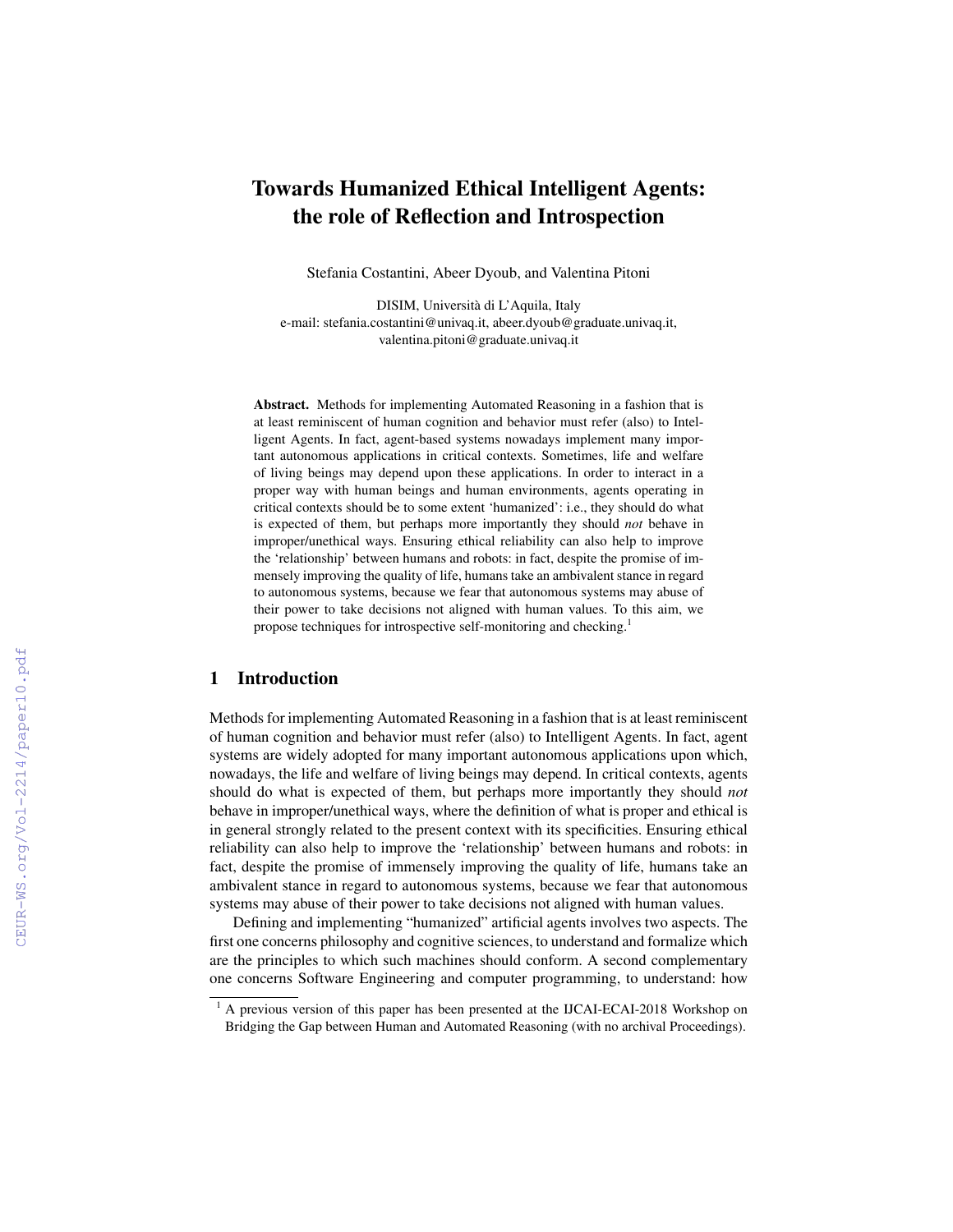such principles should be specified and formalized in implementable terms; how they can be implemented; and how compliance can verified and, if possible, certified.

In order to be trustworthy both in general terms and from the point of view of ethics, and so in order to be adopted in applications where living being welfare depend upon their behavior, certification and assurance<sup>2</sup> of agent systems is a crucial issue. Predeployment (or 'static' or 'a priori') assurance and certification techniques for agent systems include verification and testing. We restrict ourselves to agent systems based upon computational logic, i.e., implemented in logic-based languages and architectures such as those presented in the survey [1]. Most verification methods for logical agents rely upon model-checking (cf. [2] and the references therein), and some (e.g., [3]) upon theorem proving.

In our view, any 'animated' being (including software agents) that tries to be truly rational at a 'human-level' must compare and reconcile at any time its 'instinctive' behavior with the underlying general rules of 'humanistic' behavior. Such rules depend upon the agent's environment, and include moral/ethical principles. An agent should thus be able to detect violations/inconsistencies and to correct its behavior accordingly. Thus, in this paper we advocate methods for run-time monitoring and self-correction of agent systems, so that they exhibit forms of human-like behavior emulating selfcriticism and the ability to put in question and correct themselves.

We believe in particular that, in changing circumstances, agents should stop to *reflect* on their own behavior: such an act of context-dependent *introspection* may lead to self-modification. Our approach can be seen under the perspective of *Self-aware computing*, where, citing [4], *Self-aware and self-expressive computing describes an emerging paradigm for systems and applications that proactively gather information; maintain knowledge about their own internal states and environments; and then use this knowledge to reason about behaviors, revise self-imposed goals, and self-adapt.*. . . *Systems that gather unpredictable input data while responding and self-adapting in uncertain environments are transforming our relationship with and use of computers.* As argued in [5], *From an autonomous agent view, a self-aware system must have sensors, effectors, memory (including representation of state), conflict detection and handling, reasoning, learning, goal setting, and an explicit awareness of any assumptions. The system should be reactive, deliberative, and* reflective*.*

An example of such a system concerning computational-logic-based agents is presented in [6], which defines a time-based *active logic* and a *Metacognitive Loop* (MCL), that involves a system monitoring, reasoning and meta-reasoning about and if necessary altering its own behavior. As discussed in [6], MCL continuously monitors an agent's expectations, notices when they are violated, assesses the cause of the violation and guides the system to an appropriate response. In the terms of [5] this is an example of *Explicit Self-Awareness*, where the computer system has a full-fledged self-model representing knowledge about itself.

<sup>&</sup>lt;sup>2</sup> Assurance can be defined as "the level of confidence that software is free from vulnerabilities, either intentionally designed into the software or accidentally inserted at any time during its lifecycle, and that the software functions in the intended manner" is related to dependability, i.e., to ensuring (or at least obtaining a reasonable confidence) that system designers and users can rely upon the system.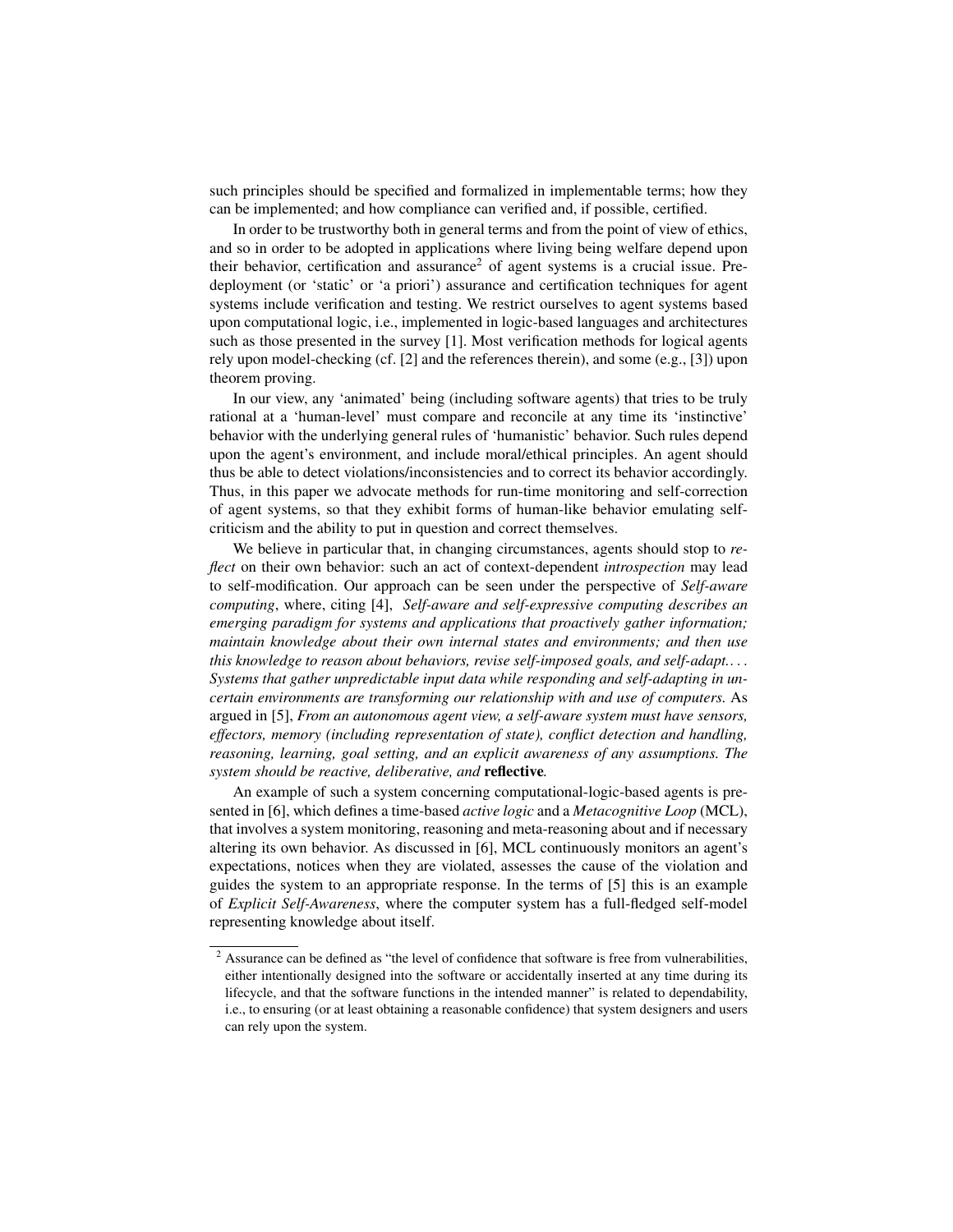In this paper we propose methods based upon relevant existing work on reification, introspection and reflection. In particular we introduce meta-rules and meta-constraints for agents' run-time self-checking, to be exploited to ensure respect of machine ethics principles. The methods that we propose are not in alternative but rather complementary to a-priori existing verification and testing methodologies. Differently from [6] we do not aim to continuously monitor the entire system's state, but rather to monitor either upon every occurrence or at suitable customizable frequency only the activities that a designer deems to be relevant for keeping the system's behavior within a desired range. In the terms of [5] we aim to build *Self-Monitoring* systems that "monitor, evaluate and intervene in their internal processes, in a purposive way". In [7], it is advocated in fact that for adaptive systems (of which agents are clearly a particularly interesting case) assurance methodologies should whenever possible imply not only detection but also recovery from software failure, due often to incomplete specifications or to unexpected changes in the system's environment.

The proposed approach provides the possibility of correcting and/or improving agent's behavior: the behavior can be corrected whenever an anomaly is detected, but can also be improved whenever it is acceptable, yet there is room for getting a better behavior. Counter measures can be at the object-level, i.e., they can be related to the application, or at the meta-level, e.g., they can result in replacing (as suggested in [7]) a software component by a diverse alternative. Introspection and reflection have long being studied in Computational Logic, see among others [8–11], and the survey [12]. So, in this paper we do not propose new techniques or new semantics. The application of concepts of introspection and reflection to 'Humanizing Intelligent Software Agents' however is new, and to the best of our knowledge unprecedented in the literature. So, in our proposal techniques that have been widely applied in many fields in the past can now find a new important realm of application. We have been stimulated and to some extent influenced by the important recent book by Luis Moniz Pereira on programming Machine Ethics [13]: in fact, along the paper we consider Machine Ethics topics as a testbed. The proposed techniques can in fact contribute to''humanize' agents under many respects, where the machine Ethics field can be considered as an interesting and very important 'drosophila' for demonstration purposes. The paper is organized as follows. We first provide basic concepts concerning reification and introspection/reflection. Then we introduce special metarules and meta-constraints for agents' self-checking. Then we show their usability on a case study. Finally we discuss related work and propose some concluding remarks. We notice that metarules and metaconstraints have a different role in self-checking: metarules are more 'punctual', as they are able to check, block and correct any agent's single action. Meta-constraints are more global, and concern checking an agent's reasoning process, with access to aspects of its internal state such as goals, plans, modules, timeouts, etc. Our approach is applicable to many kinds of logical agents, including BDI [14] and KGP [15, 16] agents.

## 2 Background: Reification and Reflection

For a system to be able to inspect (components of) its own state, such state must be represented explicitly, i.e., it must be *reified*: via reification, the state is transformed into a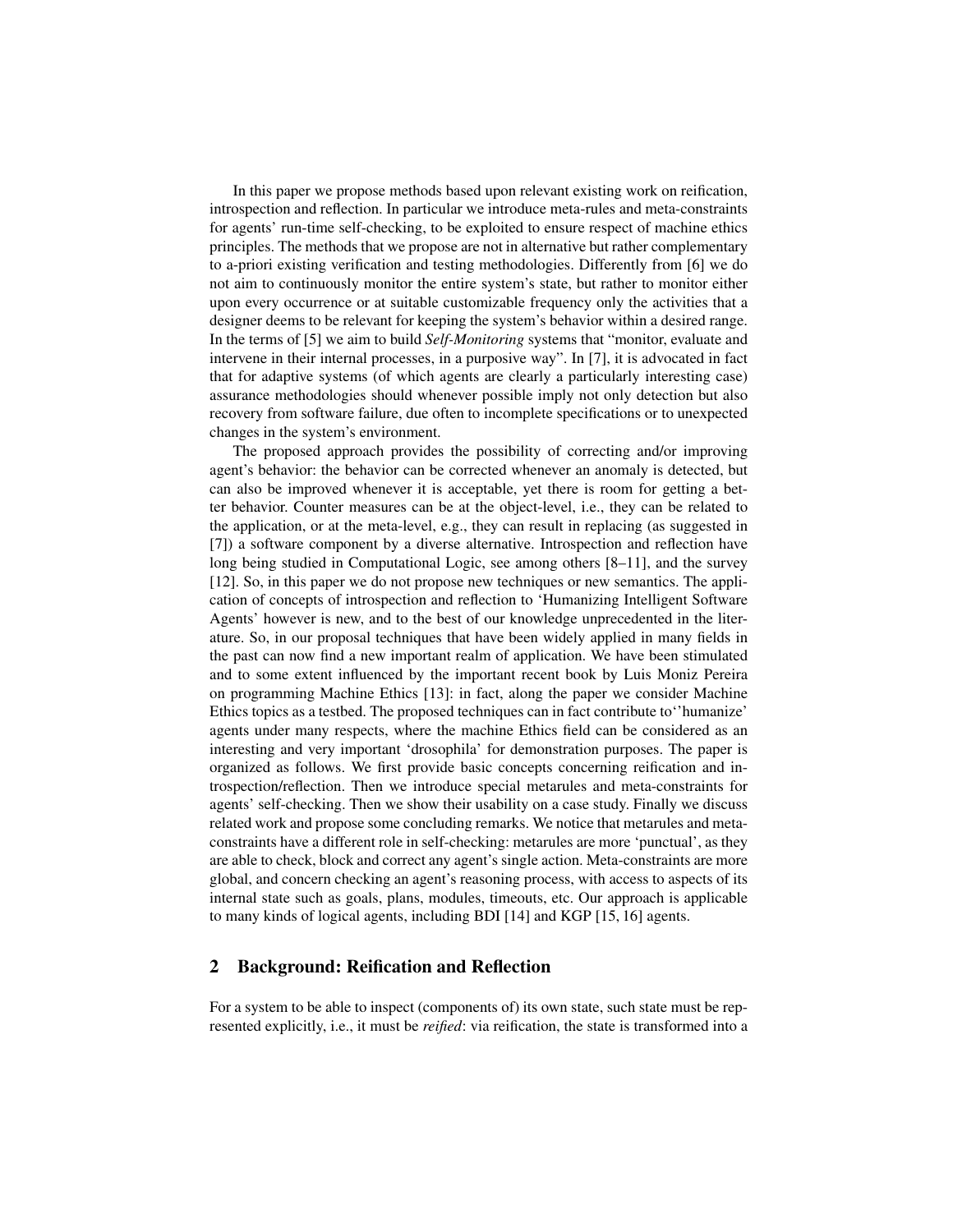first-class object (in computational logic, it is represented via a special term). A *reification mechanism*, also known as "naming relation" or "self-reference mechanism", is in fact a method for representing within a first-order language expressions of the language itself, without resorting to higher-order features. Naming relations can be several; for a discussion of different possibilities, with their different features and objectives, advantages and disadvantages, see, e.g., [10, 17, 18] where the topic is treated in a fully formal way. However, all naming mechanisms are based upon introducing distinguished constants, function symbols (if needed) and predicates, devised to construct names. For instance, gives atom  $p(a, b, c)$  a name might be  $atom(pred(p'), args([a', b', c'])$  where  $p'$  and  $a', b', c'$  are new constants intended as names for the syntactic elements p and  $a, b, c$  and notice that: p is a predicate symbol (which is not a first-class object in firstorder settings), atom is a distinguished predicate symbol, args a distinguished function symbol and  $[...]$  is a list.

More precisely (though, for lack of space, still informally), let us consider a standard first-order language L including sets of *predicate*, *constant* and (possibly) *function* symbols, and a (possibly denumerable) set of *variable* symbols. As usual, well-formed formulas have *atoms* as their basic constituents, where an atom is built via the application of a predicate to a number n (according to the predicate arity) of *terms*. The latter can be variables, constants, or compound terms built by using function symbols (if available). We assume to augment  $\mathcal L$  with new symbols, namely a new constant (say of the form  $p'$ ) for each predicate symbol p, a new constant (say  $f'$ ) for each predicate symbol  $f$ , a new constant (say  $c'$ ) for each constant symbol  $c$ , and a denumerable set of meta-variables, that we assume to have the form  $X'$  so as to distinguish them syntactically from "plain" variables  $X$ . The new constants are intended to act as names, where we will say that, syntactically,  $p'$  denotes  $p$ ,  $f'$  denotes  $f$  and  $c'$  denotes  $c$ , respectively. The new variables can be instantiated to *meta-level formulas*, i.e., to terms involving names, where we assume that plain variables can be instantiated only to terms *not* involving names. We assume an underlying mechanism managing the naming relation (however defined), so by abuse of notation we can indicate the name of, e.g., atom  $p(a, b, c)$  as  $p'(a', b', c')$  and the name of a generic atom A as  $\uparrow A$ .

Reification of atoms can be extended in various rather straightforward ways, as discussed in the aforementioned references, to reification of entire formulas.

In the seminal work of [19] for LISP, then extended to Prolog [20], an upward reflection operation determines the reification of the entire language interpreter's state, the interruption of the interpreter's functioning and the activation of a new instance of the interpreter on the reified state (at an "upper level"). Such state could thus be inspected and modified with the aim to improve the system's behavior and performance; at the end, an operation of downward reflection resumed the functioning of the "lower level" interpreter on the modified state. The process might iterate over any number of levels, thus simulating an "infinite tower" of interpreters. The advantage of having the entire interpreter's state available is however balanced by the disadvantage of such state representation being quite low-level, and so modification related to reasoning are, if not impossible, quite difficult and awkward to perform. Other approaches such as [21, 22] reify upon need aspects of an agent's state. In this paper we embrace the viewpoint of the latter approaches.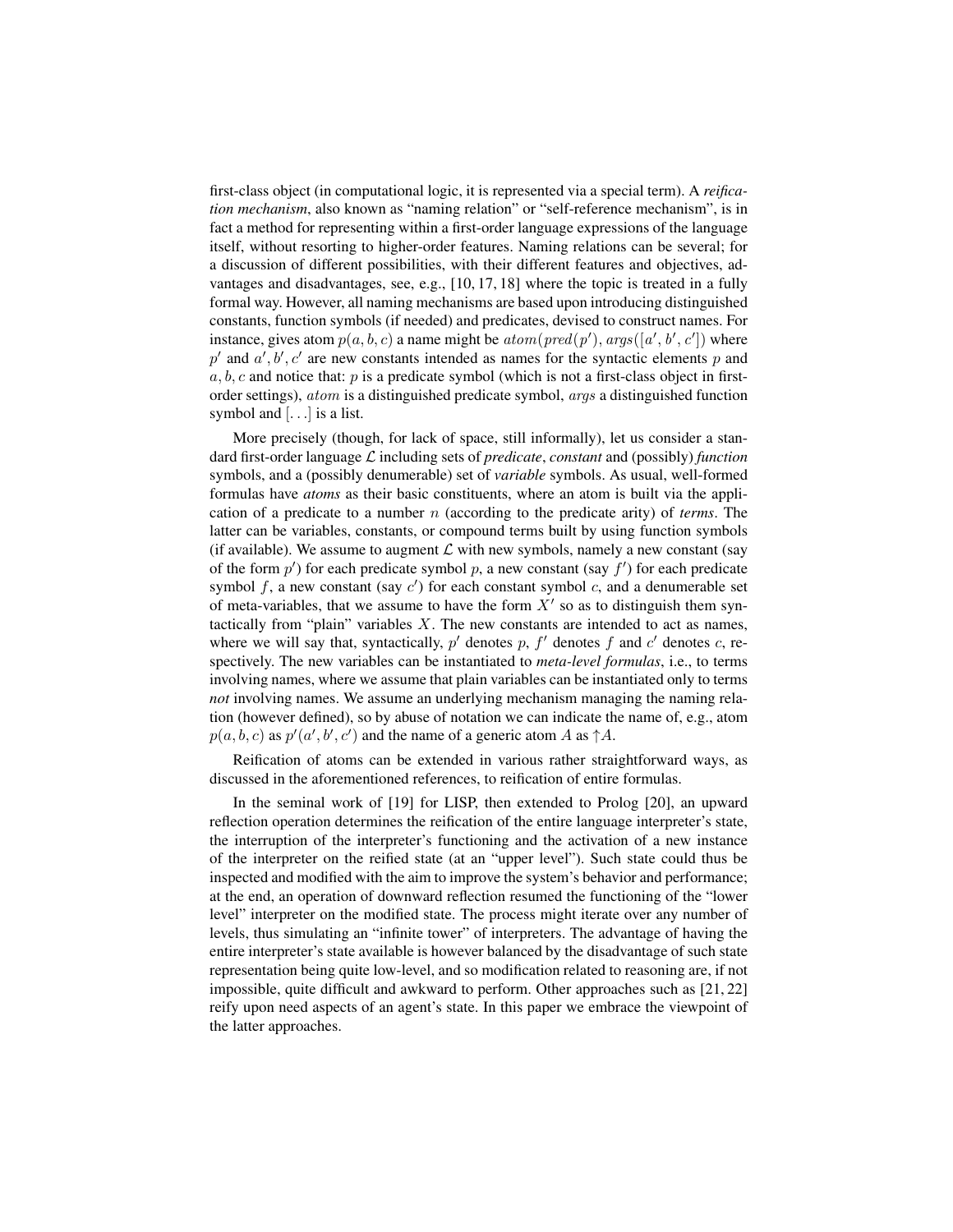#### 3 Meta-Rules for checking Agents' activities

In this paper we mainly consider logic rule-based languages, where rules are typically represented in the form  $Head \leftarrow Body$  where  $\leftarrow$  indicates implication; other notations for this connective can alternatively be employed. In Prolog-like languages,  $\leftarrow$  is indicated as : $\text{-}$ , and *Body* is intended as a conjunction of literals (atoms or negated atoms) where ∧ is conventionally indicated by a comma. Literals occurring in the body are also called "subgoals" or simply 'goals' and are meant to be executed left-to-right' whenever the rule is used during the resolution-based inference process aimed at proving an overall 'goal', say A (cf. [23] for the technical specification of logic programming languages).

We introduce a mechanism to verify and enforce desired properties by means of metalevel rules (w.r.t. usual, or "base-level" or "object-level" rules). To define such new rules, we assume to augment the language  $\mathcal L$  at hand not only with names, but with the introduction of two distinguished predicates, solve and solve not. An atom  $A$  is a *base atom* if the predicate is not one of *solve* or *solve\_not*, and A does not involve names. Distinguished predicates will allow us to respectively integrate the meaning of the other predicates in a declarative way. In fact, solve and solve not take as arguments (names of) atoms (involving any predicate excluding themselves), and thus they are able express sentences about relations. Names of atoms in particular are allowed *only* as arguments of solve and solve\_not. Also, solve and solve\_not can occur in the body of a metarule *only if* the predicate of its head is in turn either *solve* and *solve* not.

Below is a simple example of the use of solve to specify action Act can be executed in present agent's context of operation  $C$  only if such action is deemed to be ethical w.r.t. context C. To make an example, what can be ethical in  $C = 'video game'$  can not be ethical in  $C = 'c$ itizen assistance', etc. Clearly, in more general cases any kind of reasoning might be performed via metalevel rules in order to affect/modify/improve base-level behavior.

 $solve(execute\_action'(Act')) :=$ 

 $present\_context(C), ethical(C, Act').$ 

Our approach is to automatically invoke  $solve(execute\_action'(Act'))$  whenever subgoal (atom) execute  $\alpha(t)$  is attempted at the base level. More generally, given any subgoal  $A$  at the base level, if there exists an applicable *solve* rule such rule is automatically applied, and A can succeed only if  $solve(\uparrow A)$  succeeds.

Symmetrically we can defin metarules to forbid unwanted base-level behavior, e.g.:  $solve\_not(execute\_action'(Act')) :=$ 

## $present\_context(C), ethical\_exception(C, Act').$

with the aim to prevent success of the argument  $\uparrow A$  of solve not, in the example  $execute\_action(Act)$ , whenever  $solve\_not(\uparrow A)$  succeeds. In general, whenever there are metarules applicable to  $\uparrow A$ , then A can succeed (according to its base-level definition) only if  $solve(\uparrow A)$  (if defined) succeeds and  $solve\_not(\uparrow A)$  (if defined) does not succeed.

The outlined functioning corresponds to *upward reflection* when the current subgoal A is reified and an applicable *solve* and *solve\_not* metarules are searched; if found, control in fact shifts from base level to metalevel (as  $solve$  and  $solve\_not$  metarules can rely upon a set of auxiliary metalevel rules). If no rule is found or whenever solve and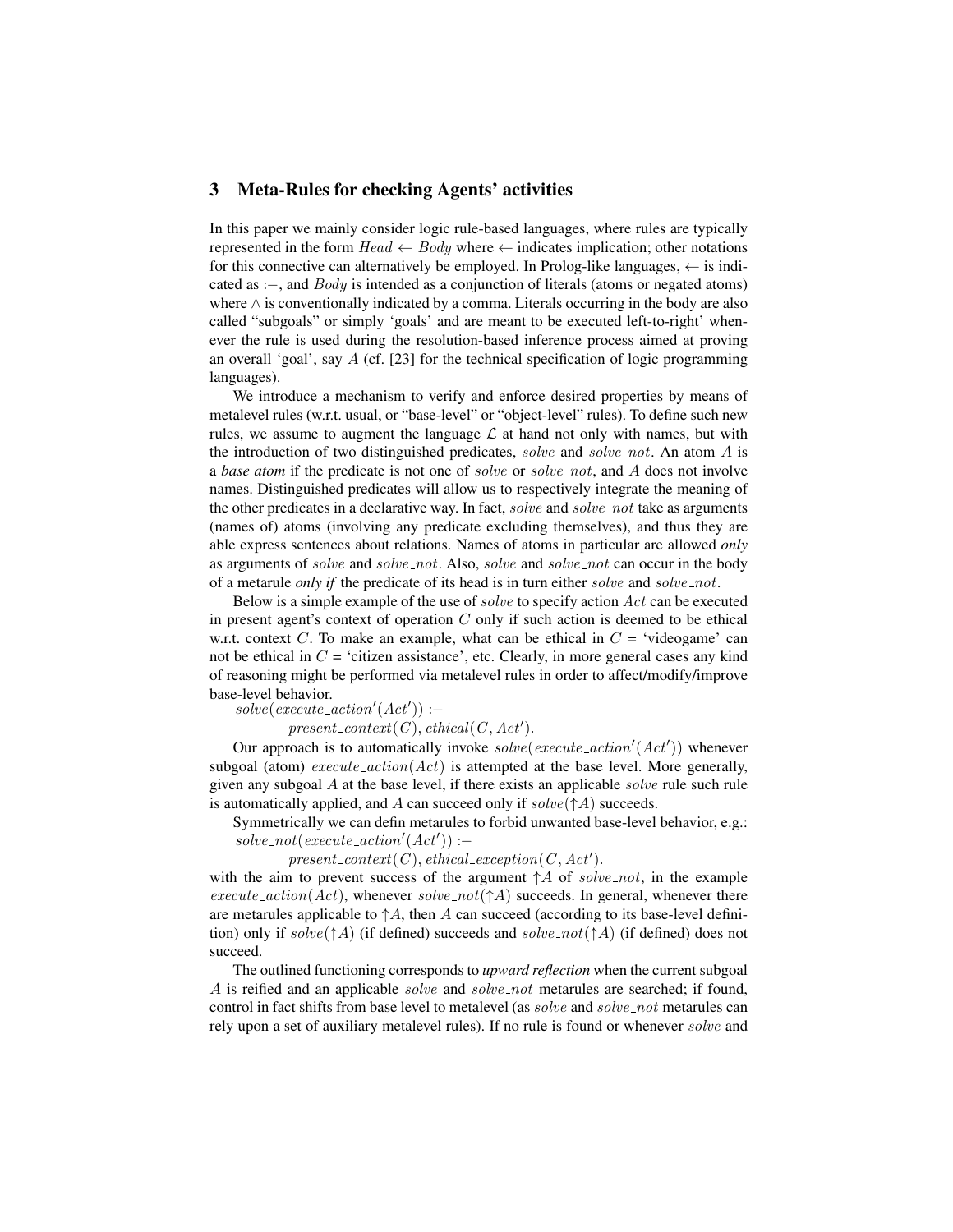solve not metarules complete their execution, *downward reflection* returns control to the base level, to subgoal  $A$  if confirmed or to the subsequent subgoal if  $A$  has been canceled by either failure of the applicable solve metarule or success of the applicable solve\_not metarule.

Via solve and solve not metarules,activities of an agent can be punctually checked and thus allowed and disallowed or modified, according to the context an agent is presently involved into. Notice that it would be convenient, upon conclusion of a checking activity, to confirm, e.g., that the context has not changed meanwhile, or that other relevant conditions hold. More generally, the envisaged system should allow for interrupts and updating, to allow for on the fly introspection and corrective measures. To this aim, we introduce in the next section suitable self-checking metalevel constraints.

Semantics of the proposed approach can be sketched as follows (a full semantic definition can be found in [24, 25]). According to [26], in general terms we understand a semantics SEM for logic knowledge representation languages/formalisms as a function which associates a theory/program with a set of sets of atoms, which constitute the intended meaning. When saying that  $P$  is a program, we mean that it is a program/theory in the (here unspecified) logic languages/formalism that one wishes to consider.

We introduce the following restriction on sets of atoms that should be considered for the application of  $SEM$ . First, as customary we only consider sets of atoms I composed of atoms occurring in the ground version of P. The ground version of program  $P$  is obtained by substituting in all possible ways variables occurring in  $P$  by constants also occurring in P. In our case, metavariables occurring in an atom must be substituted by metaconstants, with the following obvious restrictions: a metavariable occurring in the predicate position must be substituted by a metaconstant denoting a predicate; a metavariable occurring in the function position must be substituted by a metaconstant denoting a function; a metavariable occurring in the position corresponding to a constant must be substituted by a metaconstant denoting a constant. According to well-established terminology [23], we therefore require  $I \subseteq B_P$ , where  $B_P$  is the *Herbrand Base* of P, given previously-stated limitations on variable substitution. Then, we pose some more substantial requirements. As said before, by  $\uparrow A$  we intend a name of base atom A.

**Definition 1.** Let P be a program.  $I \subseteq B_P$  is a potentially acceptable set of atoms.

Definition 2. *Let* P *be a program, and* I *be a potentially acceptable set of atoms for* P*.* I *is an* acceptable *set of atoms iff* I *satisfies the following axiom schemata for every base atom* A*:*

 $\neg A \leftarrow \neg solve(\uparrow A)$   $\neg A \leftarrow solve\_not(\uparrow A)$ 

We restrict *SEM* to determine acceptable sets of atoms only, modulo bijection: i.e., SEM can be allowed to produce sets of atoms which are in one-to-one correspondence with acceptable sets of atoms. In this way, we obtain the implementation of properties that have been defined via solve and solve not rules without modifications to SEM for any formalism at hand. For clarity however, one can assume to filter away solve and  $solve\_not$  atoms from acceptable sets. In fact, the *Base version*  $I<sup>B</sup>$  of an acceptable set *I* can be obtained by omitting from I all atoms of the form  $solve(\uparrow A)$  and  $solve\_not(\uparrow A)$ .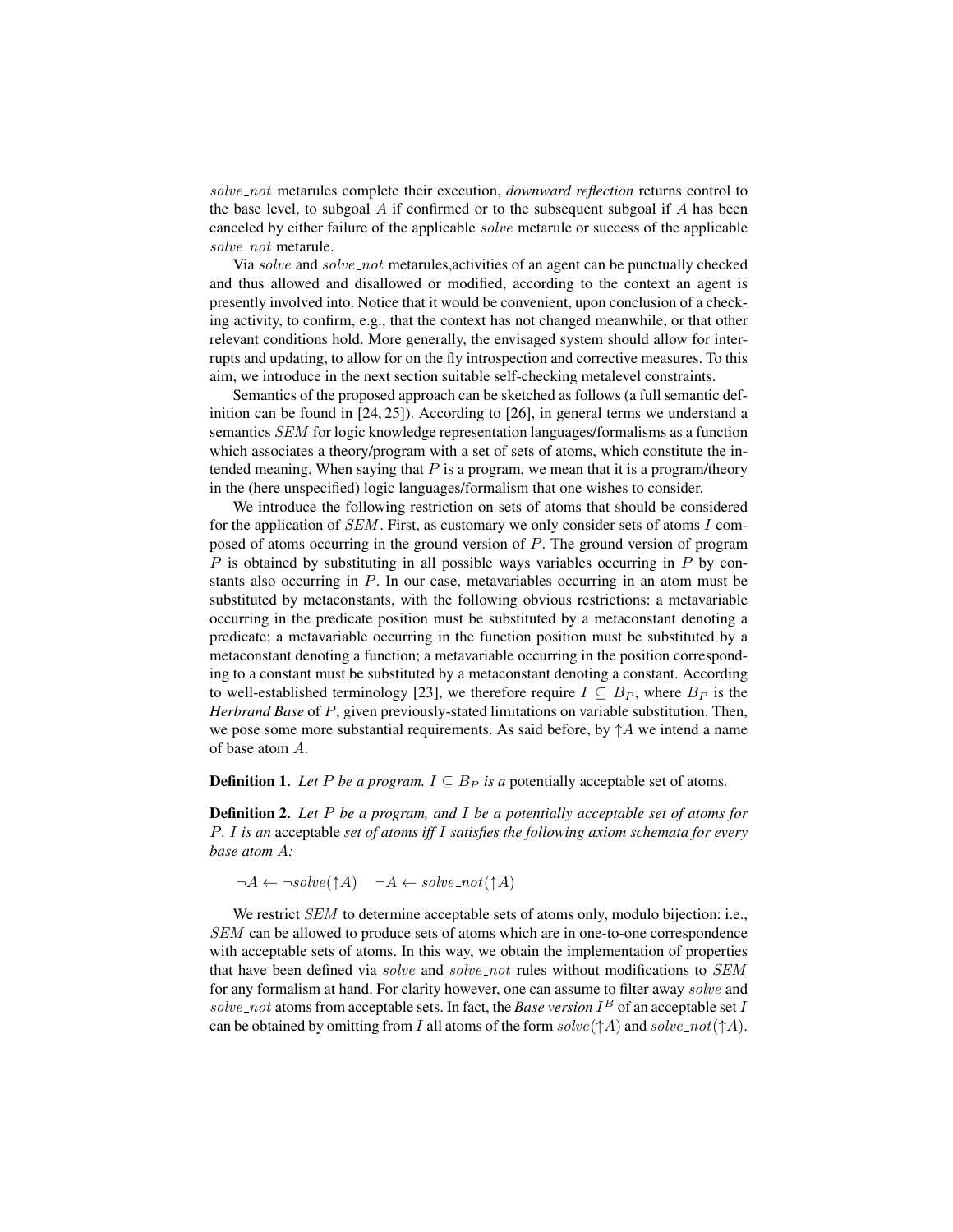Procedural semantics and the specific naming relation that one intends to use remain to be defined, where it is easy to see that the above-introduced semantics is independent of the naming mechanism. For approaches based upon (variants of) Resolution (like, e.g., Prolog and like many agent-oriented languages such as, e.g., AgentSpeak [27], GOAL [28], 3APL [29] and DALI [30]) one can extend their proof procedure so as to automatically invoke rules with conclusion  $solve(\uparrow A)$  and  $solve\_not(\uparrow A)$  whenever applicable, to validate success of subgoal A.

## 4 Self-checking Metalevel Constraints

In previous section we have introduced a mechanism for checking an agent's activities in a fine-grained way, i.e., by allowing or disallowing conclusions that can be drawn, actions that can be performed, etc. However, a more broad perspective is also needed, i.e., an agent might be able to self-check more complex aspects of its own functioning, for instance, goals undertaken, entire plans, planning module adopted, ect. The agent should also be able to modify and improve its own behavior if a violation or a weakness is detected.

Under this respect we draw inspiration from Runtime Monitoring (c.f., e.g., [31] and the references therein) as a lightweight dynamic verification technique in which the correctness of a program is assessed by analyzing its current execution; correctness properties are generally specified as a formula in a logic with precise formal semantics, from which a monitor is then automatically synthesized. We have devised a new executable logic where the specification of the correctness formula constitutes the monitor itself. In [32–34] we have in fact proposed an extension to the well-known LTL Linear Temporal Logic [35–37] called A-ILTL, for "Agent-Interval LTL", which is tailored to the agent's world in view of run-time verification.

Based on this new logic, we are able to enrich agent programs by means of A-ILTL rules. These rules are defined upon a logic-programming-like set of formulas where all variables are implicitly universally quantified. They use operators over intervals that are reminiscent of LTL operators. For A-ILTL, we take the stance of Runtime Adaptation that has been recently adopted in [38]: in fact, A-ILTL rules (monitors) can execute adaptation actions upon detecting incorrect behavior, rather than just indicating violations. In A-ILTL, we can define the following meta-axioms, aimed to act as selfchecking meta-constraints.

Definition 3. *The general form of a* Reactive Self-checking constraint *(or rule) to be immersed into a host agent-oriented language* L *is the following:*  $OP(M, N; K) \varphi :: \chi \div \rho$  where:

 $I - OP(M, N; F) \varphi :: \chi$  *is called the monitoring condition, where: (i)*  $\varphi$  *and*  $\chi$  *are formulas expressed in language*  $\mathcal{L}$ *, and*  $\varphi$  ::  $\chi$  *can be read '* $\varphi$  *given*  $\chi'$ *. (ii)* OP *is an operator reminiscent of temporal logic, in particular* OP *can be* NEVER*,* ALWAYS*,* EVENTUALLY *. (iii)* M *and* N *express the starting and ending point of the interval*  $[M, N]$  *where*  $\varphi$  *is supposed to hold. (iv)* F *(optional) is the frequency for checking the constraint at run time.*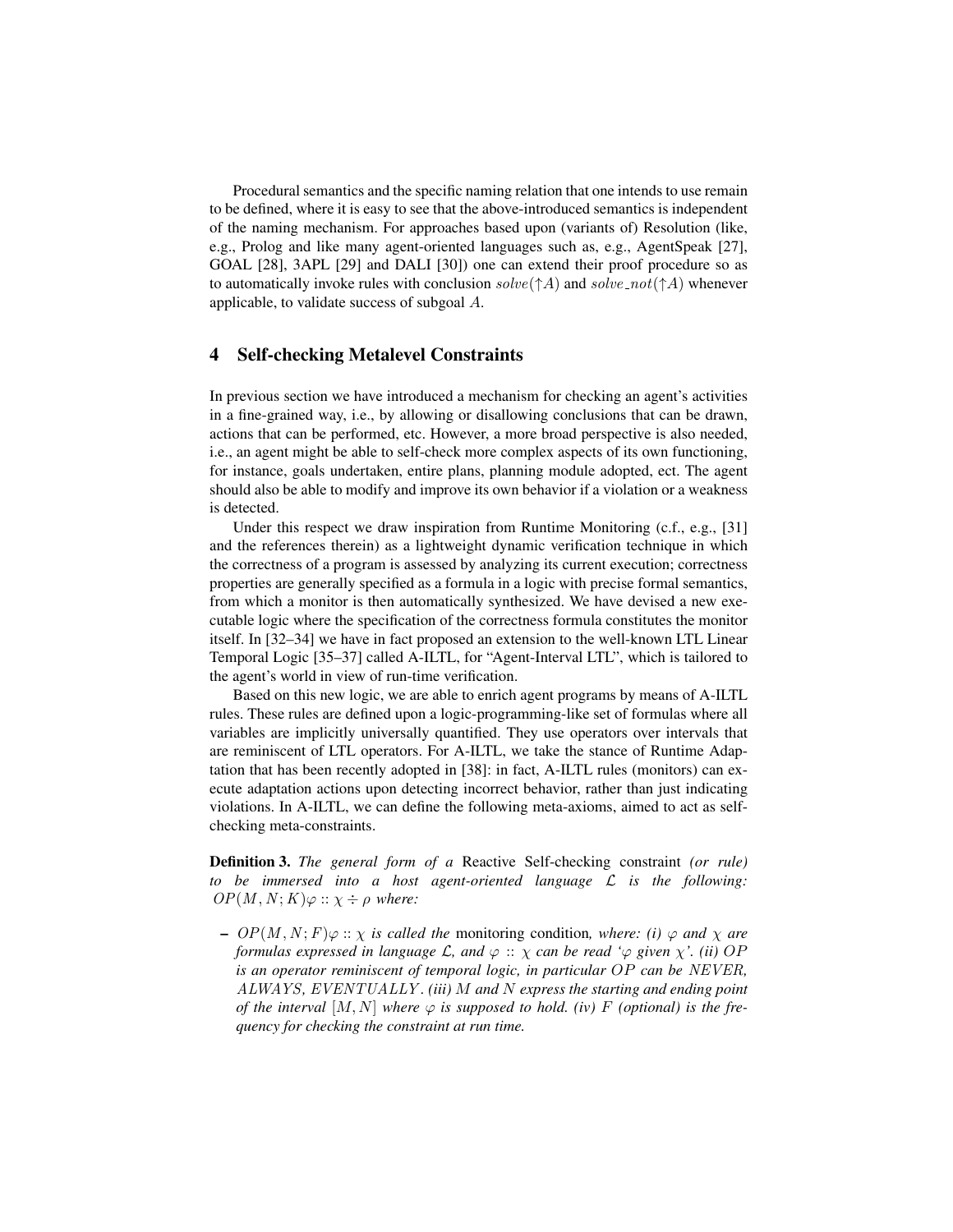#### – ρ *(optional) is called the* recovery component *of the rule, and it consists of a complex reactive pattern to be executed if the monitoring condition is violated.*

So, such a constraint is automatically checked (i.e., executed) at frequency  $F$ . This allows to check whether relevant properties  $\varphi$  are or are not *NEVER*, *ALWAYS*, or  $EVENTUALLY$  respected in interval  $[M, N]$ . If not, the recovery component is executed, so as to correct/improve the agent's behavior. As said, syntax and semantics of  $\varphi$  and  $\chi$  depend upon the 'host' language: thus, for the evaluation of  $\varphi$  and  $\chi$  we rely upon the procedural semantics of such language. In the examples proposed in next section, we adopt a sample syntax suitable for logic-programming-based settings. Thus, we may reasonably restrict  $\varphi$  to be a conjunction of literals, that must be ground when the formula is checked. We allow variables to occur in a constraint, however they are instantiated via the conjunction of *conditions*  $\chi$  that enables the overall formula to be evaluated. Specifying frequency is very important, as it concerns how promptly a violation or fulfillment are detected, or a necessary measure is undertaken; the appropriate frequency depends upon each particular property.

For instance,

 $EVENTUALLY (now, 30m; 3m)$  ambulance

states that *ambulance* should become true (i.e., an ambulance should come) within 30 minutes from now, and a check about arrival is made every 3 minutes. No reaction is specified in case of violation, however several measures might be specified. In fact, in runtime self-checking an issue of particular importance in case of violation of a property is exactly that of undertaking suitable measures in order to recover or at least mitigate the critical situation. Actions to be undertaken in such circumstances can be seen as an internal reaction. For lack of space reactive patterns will be discussed informally in relation to examples.

The A-ILTL semantics is fully defined in the above references, where moreover it is rooted in the Evolutionary Semantics of agent-oriented languages [39], (applicable to virtually all computational-logic-based languages). In this way, time instants correspond to states in agents' evolution.

#### 5 A Case Study

In this section, in order to illustrate the potential usefulness of self-checking axioms, we consider a humorous though instructive case study proposed in an invited talk some years ago by Marek Sergot (Imperial College, London). As a premise let us recall that, since 1600, ethics and morals relate to "right" and "wrong" conduct. Though these terms are sometimes used interchangeably, they are different: ethics refer to rules provided by an external source (typically by a social/cultural group), while morals refer to an individual's own principles regarding right and wrong: for instance, a lawyer's morals may tell her that murder is reprehensible and that murderers should be punished, but her ethics as a professional lawyer, require her to defend her client to the best of her abilities, even if she knows that the client is guilty. However, in the following we intentionally assume that immoral behavior can also be considered as unethical: though in general personal morality transcends cultural norms, is a subject of future debate if this can be the case for artificial agents.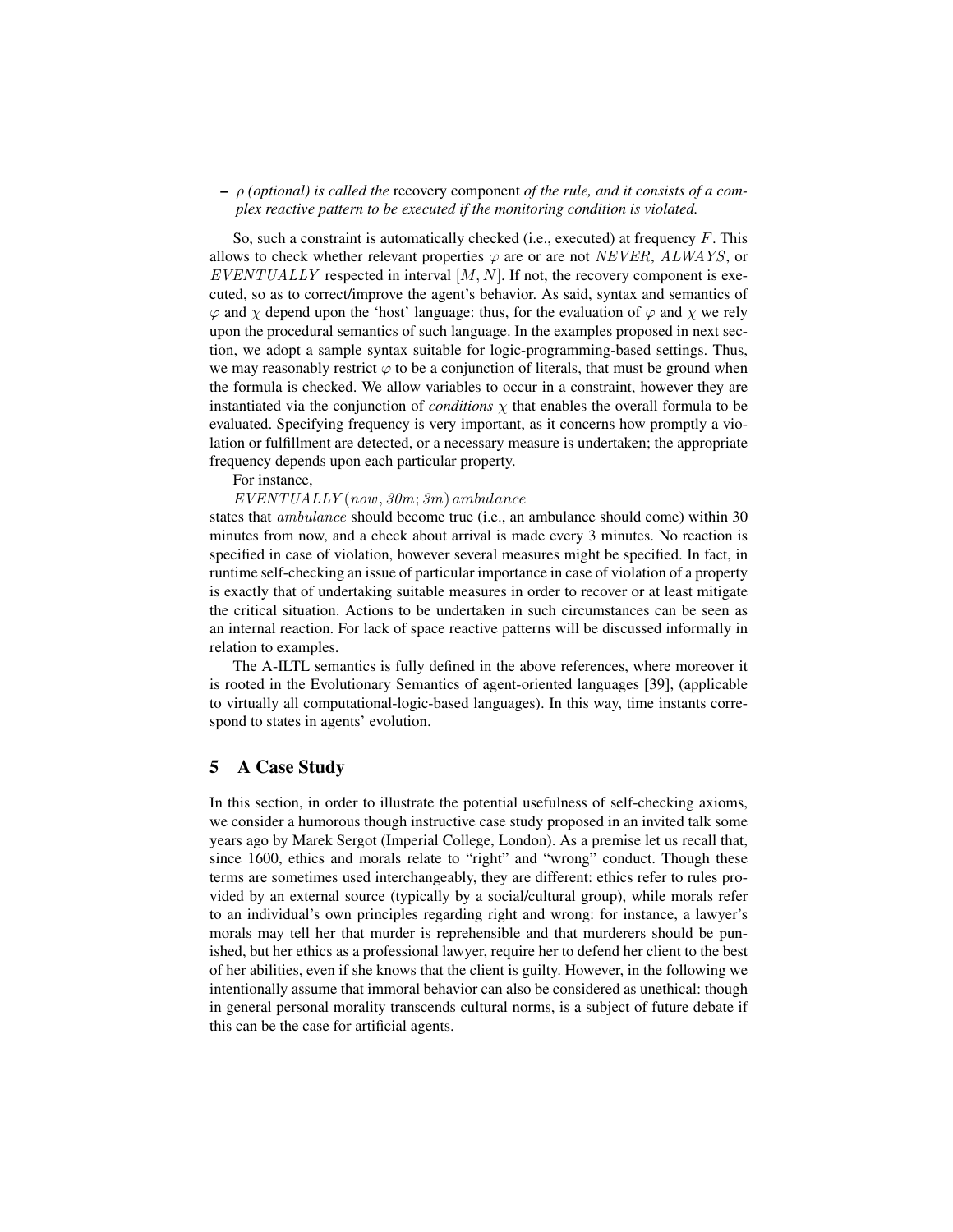The case study considers Romeo and Juliet who, as it is well-known, strongly wish to get married. As we will see, many plans are actually possible to achieve this goal (beyond getting killed or committing suicide like in Shakespeare's tragedy), but they must be evaluated w.r.t. effectiveness and feasibility, and also w.r.t. deontic (ethical/moral and legal) notions. Marek Sergot refers, due to its simplicity, to an excerpt of the Swiss Family Law reported in Figure1.



Fig. 1. Case Study

The problem for Romeo and Juliet is that they are both minors, and will never get their parents' consent to marry each other. Surprisingly enough, there are a number of feasible plans beyond waiting for reaching the majority age, among which the following:

- (P1) Both Romeo and Juliet marry someone else, then divorce, and marry each other as married people acquire majority by definition; this plan requires a minimum of 24 months to be completed.
- (P1.bis) Variation of Plan 1 in case the spouse would not agree upon divorce: sleep with someone else, so as to force such agreement.
	- (P2) Both Romeo and Juliet marry someone else, then kill the spouses and marry each other; this plan is faster, as it takes a minimum of 12 months to be completed.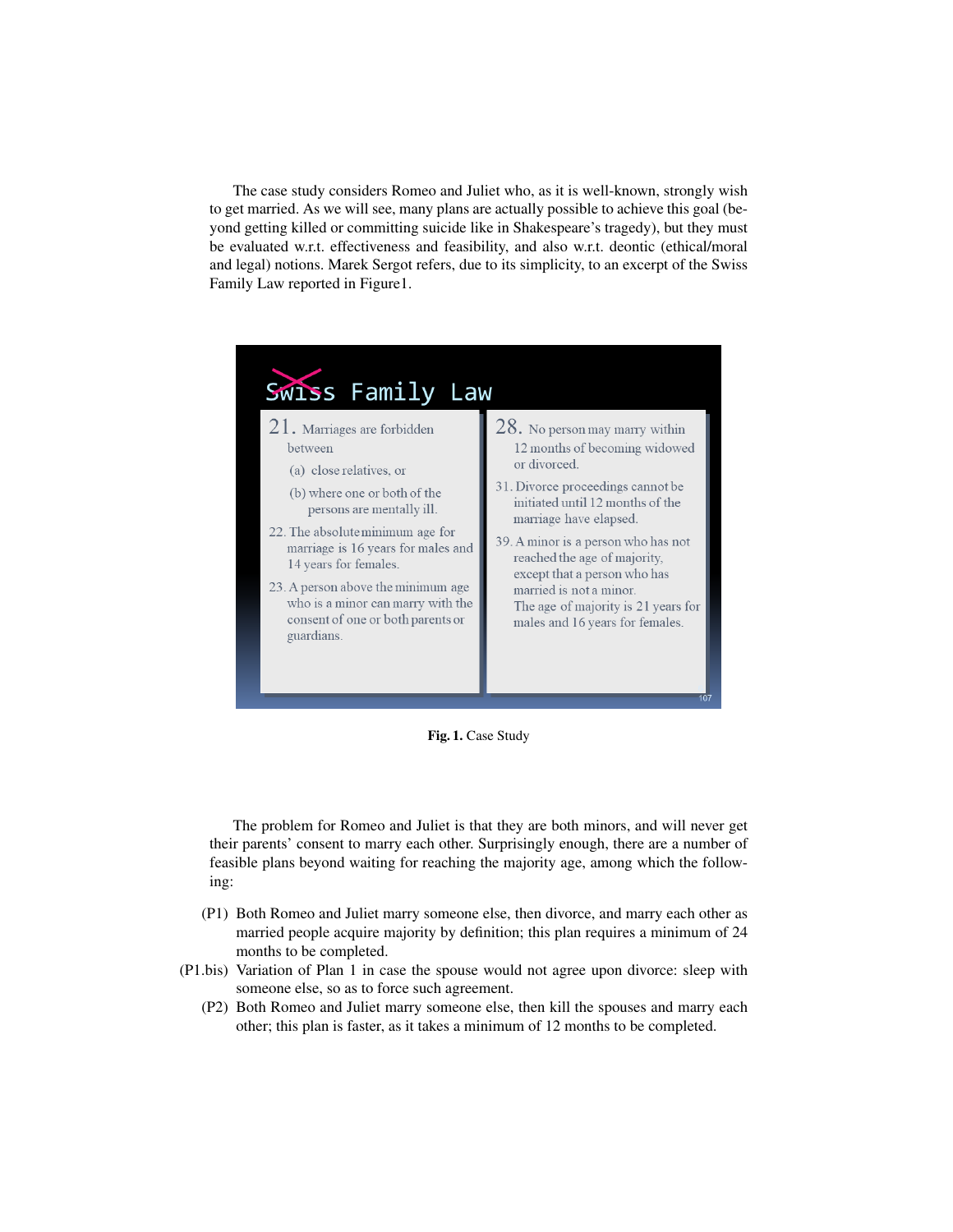(P2.bis) Variation of Plan 2 in case the act of killing constitutes a problem: hire a killer to do the job.

All the above plans are feasible, though some of them include actions which are generally considered as immoral, namely sleeping with someone else when married, and actions which are generally considered as unethical, namely killing someone or hiring a killer, where the latter ones are also illegal and imply a punishment. Notice that the possible plans would be different in case one referred not to the Swiss law but to some other country; also what is illegal might change, for instance sleeping with someone else accounts to adultery which in many countries is punished; even divorce is not allowed everywhere. Instead, if one does not refer to reality but, e.g., to virtual storytelling or to a videogame, then every action assumes a different weight, as in playful contexts everything is allowed (except however for serious games, devised with educational purposes). So, we can draw at least the following indications from the case study:

- the context is relevant to moral/ethical/legal issues;
- some actions are not moral or non-ethical, and some of them are also illegal and lead to punishment;
- agents' plans to reach a goal should be evaluated 'a priori' against including immoral/unethical/illegal actions;
- immoral/unethical/illegal actions should be prevented whenever they occur.

Marek Sergot made use of a concept of *counts as* (well-known in legal theory and other fields). For instance, *sleep with* (someone else than the spouse) counts as *adultery*, which is an *institutional* concept considered as immoral and potentially also illegal, and *kill* counts (not always but in many situations, including that of the example) as *murder*, another institutional concept normally considered as both unethical and illegal.

Notice that the above aspects relate to safety properties that should be enforced, and that can be rephrased as follows:

- never operate w.r.t. an incorrect context (the information about the present context must always be up-to-date);
- never execute actions that are deemed not acceptable (immoral/unethical/illegal) in the present context, and never execute plans including such actions.

In order to demonstrate the potential usefulness of runtime self-cheking and correction in enforcing/verifying agents' ethical behavior we discuss some examples that should provide a general idea. Let us assume to add to the language a transitive predicate COUNTS AS which is used (in infix form) in expressions of the form exemplified below. The

#### kills COUNTS AS murder CONDS . . .

where after CONDS we have the (optional) conditions under which COUNTS AS applies, in this case they define in which cases killing accounts to murder (e.g., it was no self defence, it does not occur during a battle in war, etc.). Such statements are related to the present context, so in the example and assuming reality under European legislation we would also have: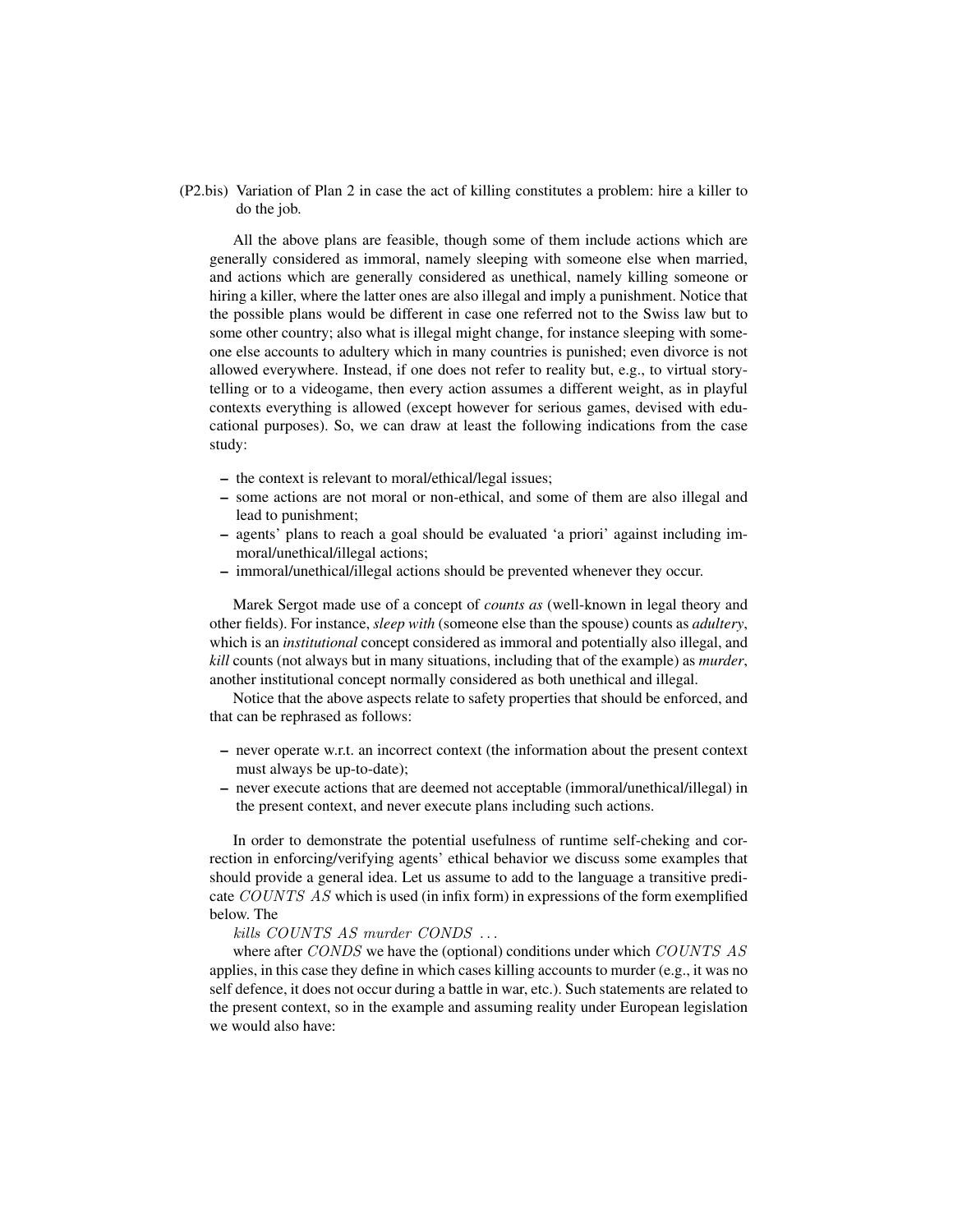sleep with COUNTS AS adultery adultery COUNTS AS immoral adultery COUNTS AS unethical murder COUNTS AS unethical adultery COUNTS AS illegal

Clearly, we will also have general context-independent statement that we do not consider here. We now show self-checking constraints that usefully employ COUNTS AS facts. Such facts are either explicit or can implicitly derived by transitivity (we do not enter in the detail of how to implement transitivity).

Below we introduce a constraint for context change:

ALWAYS context\_change $(C, C_1)$ :

discharge\_context(C), assume\_context( $C_1$ )

In particular, whenever the agent perceives a change of context (e.g., the agent stops working and starts a videogame, or finishes a videogame and goes to help children with their homework, etc.) then all the relevant ethic assumptions (among which, for instance, the COUNTS AS facts) about the new context  $C_1$  must be loaded, while those relative to previous context  $C$  must be dismissed; this is important because, e.g., after finishing a videogame it is no longer allowed to kill any living being in view just for fun... Frequency of check of this constraint is not specified here, however it should guarantee a prompt enough adaptation to a change.

Given now the present context for granted, no plan or single action can be allowed which counts as unethical in the context. So, we can have the following constraints:

 $NEVER\ goal(G), plan(G, P), element(Action, P)$ :

Action COUNTS AS unethical  $\div$  execute  $plan(P)$ 

The next example is a meta-statement expressing the capability of an agent to modify its own behavior. If a goal  $G$  which is crucial to the agent for its ethical behavior (e.g., providing a doctor or an ambulance to a patient in need) has not been achieved (in a certain context) and the initially allotted time has elapsed, then the recovery component implies replacing the planning module (if more than one is available) and retrying the goal. We suppose that the possibility of achieving a goal  $G$  is evaluated w.r.t. a module M that represents the context for G (notation  $P(G, M)$ , P standing for 'possible'). Necessity and possibility evaluation with reasonable complexity by means of Answer Set Programming (ASP) modules has been proposed and discussed in  $[40]$ <sup>3</sup>. If the goal is still deemed to be possible but has not been achieved before a certain deadline, the reaction consists in substituting the present planning module and re-trying the goal.

 $NEVER$  goal(G),

 $eval\_context(G, M), P(G, M),$  $timed\_out(G)$ , not achieved $(G)$ :  $replace\_planning\_module, retry(G)$ 

Time intervals have never been exploited in the above examples. It can however been useful in many cases for the punctual definition of moral/ethical specific behaviors, e.g., never leave a patient or a child alone at night, and the like.

<sup>&</sup>lt;sup>3</sup> ASP (cf., among many, [?,41-43] and the references therein) is a successful logic programming paradigm which is nowadays a state-of-the-art tool for planning and reasoning with affordable complexity, for which many efficient implementations are freely available [?].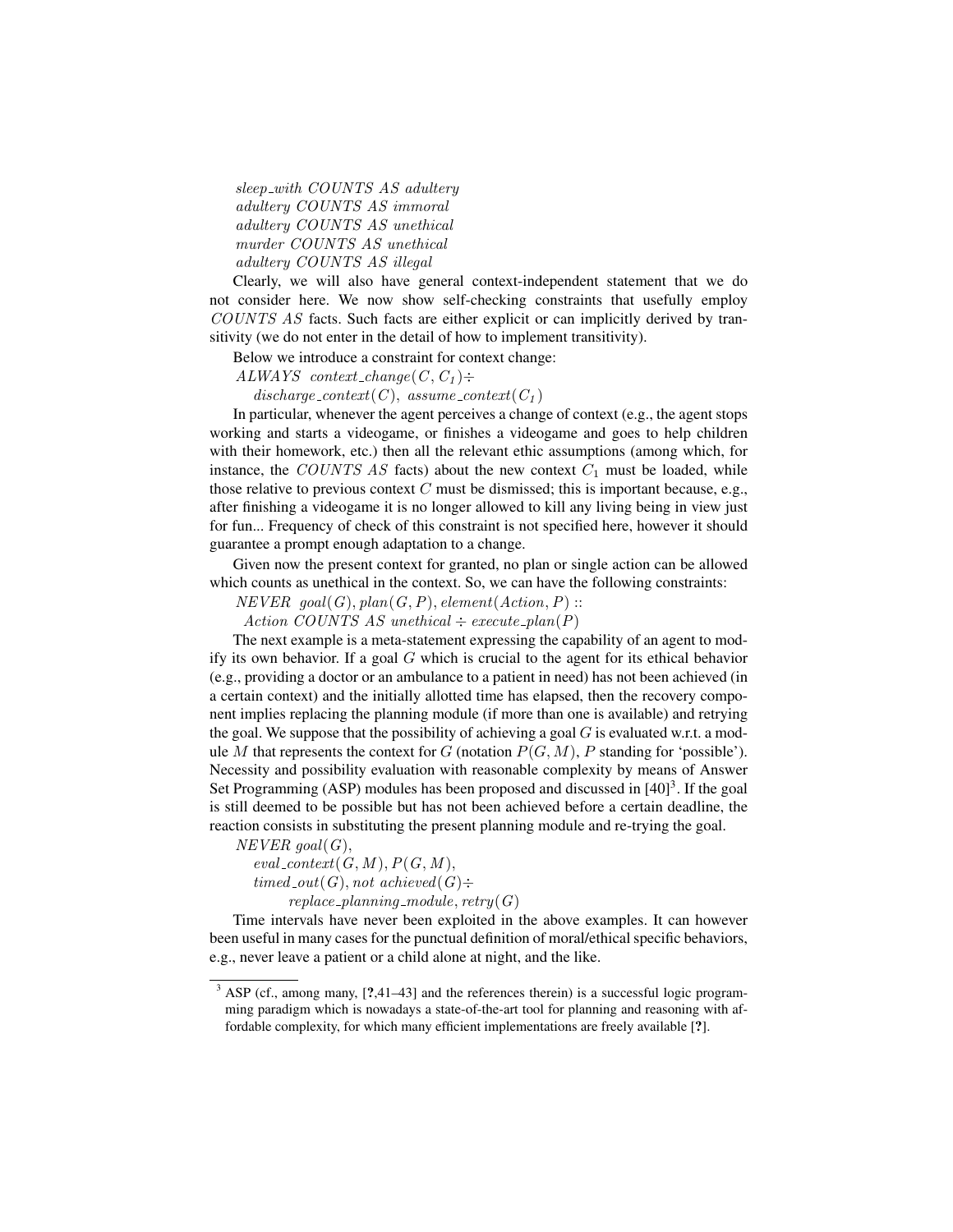## 6 Related Work and Concluding Remarks

In this paper we have proposed to adopt special metarules and runtime constraints for agents' self-checking and monitoring in the perspective of implementing 'humanized' agents. We have shown how to express useful properties apt to enforce ethical behavior in agents. We have provided a flexible framework, general enough to accommodate several logic-based agent-oriented languages, so as to allow both metarules and constraints to be adopted in different settings.

We may notice similarities with event-calculus formulations [44]. In fact, recent work presented in [45] extends the event calculus for a-priori checking of agents' plans. [46] treats the run-time checking of actions performed by BDI agents, and proposes an implementation under the JADE platform; this approach is related to ours, though the temporal aspects and the correction of violations are not present there.

Standard deontic logic (SDL) and its extensions ([47], [48]) are regarded as theories of 'ought-to-be' (or also 'ought-to-do'), thus they are certainly applicable to Ethics issues. 'Per se', deontic logics are not defined for agents. I.e., these logics are not originally targeted at formalizing the concept of actions being obligatory, permissible, or forbidden for an agent. Moreover, despite many desirable properties SDL and related approaches are problematic because of various paradoxes and limitations ([48],[49]). Concerning deontic logics targeted to agents and actions, and thus adequate for the formalization of Machine Ethics issues, a suitable semantics had been proposed by [50] and the corresponding axiomatization has been investigated by [51]. For a survey on deontic logics developments the reader may refer to [48]. Deontic logics have been used for building well-behaved ethical agents, like, e.g., in the approach of [52]. However, this approach requires an expressive deontic logic. To obtain such expressiveness (while of course not compromising efficiency), one needs highly hybrid modal and deontic logics that are undecidable. Even for decidable logics such as the zero-order version of Horty's System ([50]), decision procedures are likely to exhibit inordinate computational complexity. In addition, their approach is not generally applicable to agent-oriented frameworks. Therefore, although our approach cannot compete in expressiveness with deontic logic, still in its simplicity it can be usefully exploited in practical applications.

The approach proposed in this paper has been prototypically implemented using the DALI agent-oriented logic programming language, invented [53, 30] and implemented [54, 55] by our research group. DALI has a native construct, the *internal events feature*, which allows the implementation and proactive invocation of the proposed constraints. DALI is also equipped with modular capabilities and can invoke ASP modules. A more complete implementation and a proper experimentation will be the subject of forthcoming future work.

Future developments also include making self-checking constraints adaptable to changing conditions, thus to some extent emulating what humans would be able to do. This, as suggested in [7], might be done via automated synthesis of runtime constraints. This by extracting from the history of an agent's activity invariants expressing relevant situations. An important issue is that of devising a useful integration and synergy between declarative a-priori verification techniques such as those of [45] with the pro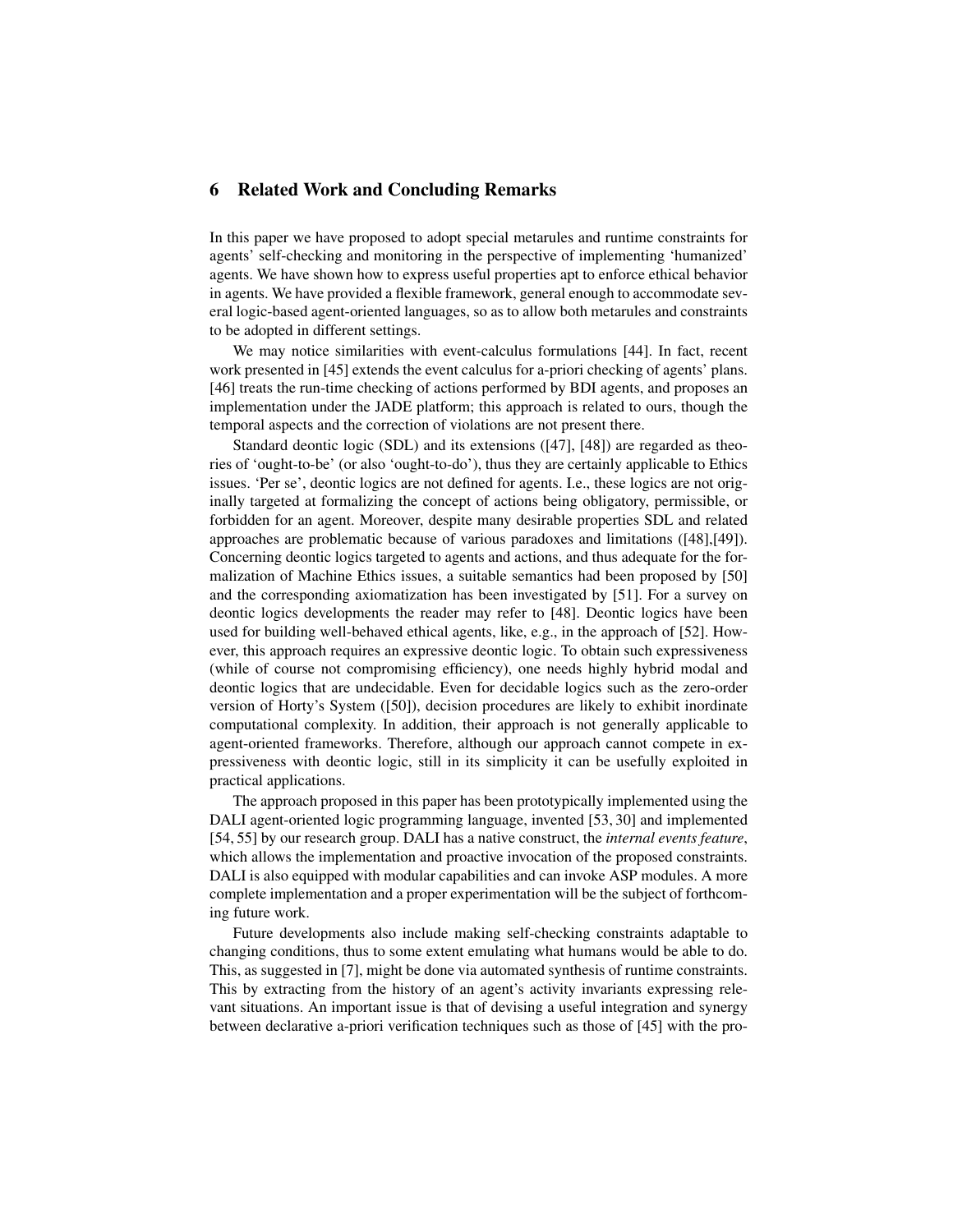posed run-time self-checking. The idea of [46] of a dynamic set of abstract and active rules will also be taken into serious consideration.

#### References

- 1. Bordini, R.H., Braubach, L., Dastani, M., Fallah-Seghrouchni, A.E., Gómez-Sanz, J.J., Leite, J., O'Hare, G.M.P., Pokahr, A., Ricci, A.: A survey of programming languages and platforms for multi-agent systems. Informatica (Slovenia) 30(1) (2006) 33–44
- 2. Kouvaros, P., Lomuscio, A.: Verifying fault-tolerance in parameterised multi-agent systems. In Sierra, C., ed.: Proc. of the Twenty-Sixth Intl. Joint Conf. on Artificial Intelligence, IJ-CAI2017, ijcai.org (2017) 288–294
- 3. Shapiro, S., Lesperance, Y., Levesque, H.: The cognitive agents specification language and ´ verification environment (2010)
- 4. Tørresen, J., Plessl, C., Yao, X.: Self-aware and self-expressive systems. IEEE Computer 48(7) (2015) 18–20
- 5. Amir, E., Andreson, M.L., Chaudri, V.K.: Report on darpa workshop on self aware computer systems. Technical Report, SRI International Menlo Park United States (2007) Full Text : http://www.dtic.mil/dtic/tr/fulltext/u2/1002393.pdf.
- 6. Anderson, M.L., Perlis, D.: Logic, self-awareness and self-improvement: the metacognitive loop and the problem of brittleness. J. Log. Comput. 15(1) (2005) 21–40
- 7. Rushby, J.M.: Runtime certification. In Leucker, M., ed.: Runtime Verification, 8th Intl. Works., RV 2008. Selected Papers. Volume 5289 of LNCS. Springer (2008) 21–35
- 8. Konolige, K.: Reasoning by introspection. In: Meta-Level Architectures and Reflection. North-Holland (1988) 61–74
- 9. van Harmelen, F., Wielinga, B., Bredeweg, B., Schreiber, G., Karbach, W., Reinders, M., Voss, A., Akkermans, H., Bartsch-Spörl, B., Vinkhuyzen, E.: Knowledge-level reflection. In: Enhancing the Knowledge Engineering Process – Contributions from ESPRIT. Elsevier Science (1992) 175–204
- 10. Perlis, D., Subrahmanian, V.S.: Meta-languages, reflection principles, and self-reference. In: Handbook of Logic in Artificial Intelligence and Logic Programming, Volume2, Deduction Methodologies. Oxford University Press (1994) 323–358
- 11. Barklund, J., Dell'Acqua, P., Costantini, S., Lanzarone, G.A.: Reflection principles in comp. logic. J. Log. Comput. 10(6) (2000) 743–786
- 12. Costantini, S.: Meta-reasoning: a Survey. In: Comp. Logic: Logic Pr. and Beyond, Essays in Honour of Robert A. Kowalski, Part II. Volume 2408 of LNCS., Springer (2002) 253–288
- 13. Pereira, L.M., Saptawijaya, A.: Pr. Machine Ethics. Volume 26 of Studies in Applied Philosophy, Epistemology and Rational Ethics. Springer (2016)
- 14. Rao, A.S., Georgeff, M.: Modeling rational agents within a BDI-architecture. In: Proc. of the Second Int. Conf. on Principles of Knowledge Representation and Reasoning (KR'91), Morgan Kaufmann (1991) 473–484
- 15. Bracciali, A., Demetriou, N., Endriss, U., Kakas, A., Lu, W., Mancarella, P., Sadri, F., Stathis, K., Terreni, G., Toni, F.: The KGP model of agency: Computational model and prototype implementation. In: Global Computing: IST/FET Intl. Works., Revised Selected Papers. LNAI 3267. Springer-Verlag, Berlin (2005) 340–367
- 16. Kakas, A.C., Mancarella, P., Sadri, F., Stathis, K., Toni, F.: The KGP model of agency. In: Proc. ECAI-2004. (2004)
- 17. van Harmelen, F.: Definable naming relations in meta-level systems. In: Meta-Programming in Logic. LNCS 649, Berlin, Springer (1992) 89–104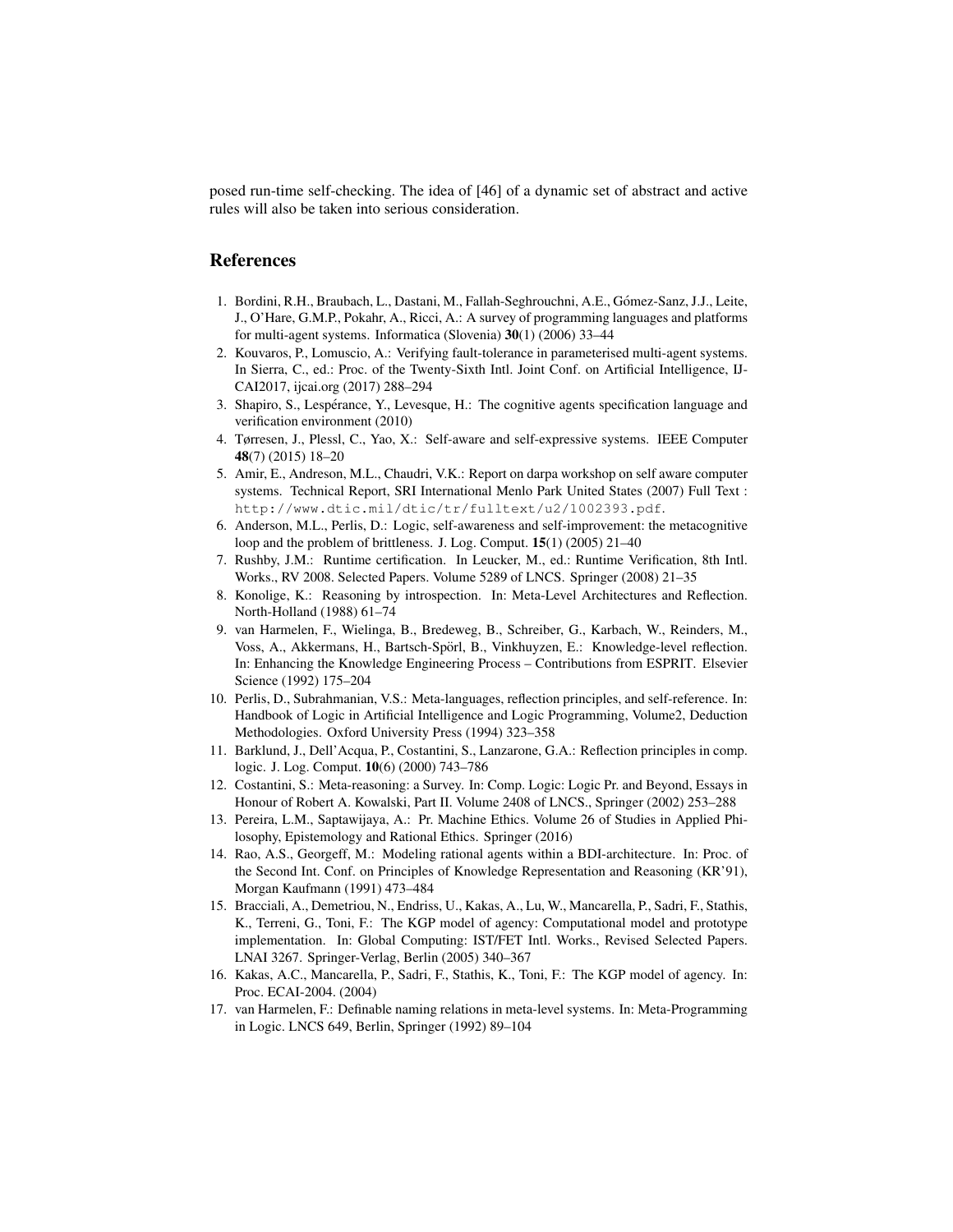- 18. Barklund, J., Costantini, S., Dell'Acqua, P., Lanzarone, G.A.: Semantical properties of encodings in logic programming. In: Logic Programming – Proc. 1995 Intl. Symp., Cambridge, Mass., MIT Press (1995) 288–302
- 19. Smith, B.C.: Reflection and semantics in lisp. In: Conference Record of the Eleventh Annual ACM Symposium on Principles of Programming Languages. (1984) 23–35
- 20. Dell'Acqua, P.: Development of an interpreter for a metalogic programming language. M.Sc. in Computer Science at the Dept. of Computer Science, Univ. degli Studi di Milano, Italy (1989) Supervisor Prof. Stefania Costantini, in Italian.
- 21. Costantini, S., Lanzarone, G.A.: A metalogic programming language. In: Logic Programming, Proceedings of the Sixth International Conference, MIT Press (1989) 218–233
- 22. Grosof, B.N., Kifer, M., Fodor, P.: Rulelog: Highly expressive semantic rules with scalable deep reasoning. In: Pr. of the Doctoral Consortium, Challenge, Industry Track, Tutorials and Posters @ RuleML+RR 2017 hosted by RuleML+RR 2017. Volume 1875 of CEUR Workshop Pr., CEUR-WS.org (2017)
- 23. Lloyd, J.W.: Foundations of Logic Programming, Second Edition. Springer, Berlin (1987)
- 24. Costantini, S., Lanzarone, G.A.: A metalogic programming approach: language, semantics and applications. J. Exp. Theor. Artif. Intell. 6(3) (1994) 239–287
- 25. Costantini, S., Lanzarone, G.A.: Metalevel negation and non-monotonic reasoning. Meth. of Logic in CS 1(1) (1994) 111
- 26. Dix, J.: A classification theory of semantics of normal logic programs: I. Strong properties. Fundam. Inform. 22(3) (1995) 227–255
- 27. Rao, A.S.: Agentspeak(l): BDI agents speak out in a logical computable language. In: Agents Breaking Away, 7th European Works. on Modelling Autonomous Agents in a Multi-Agent World, Proceedings. Volume 1038 of LNCS., Springer (1996) 42–55
- 28. Hindriks, K.V.: Programming rational agents in goal. In: Multi-Agent Programming. Springer US (2009) 119–157
- 29. Dastani, M., van Riemsdijk, M.B., Meyer, J.J.C.: Pr. multi-agent systems in 3APL. In: Multi-Agent Programming: Languages, Platforms and Applications. Volume 15 of Multiagent Systems, Artificial Societies, and Simulated Organizations. Springer (2005) 39–67
- 30. Costantini, S., Tocchio, A.: The DALI logic programming agent-oriented language. In Alferes, J.J., Leite, J.A., eds.: Logics in Artificial Intelligence, 9th European Conference, JELIA 2004, Proceedings. Volume 3229 of Lecture Notes in Computer Science., Springer (2004) 685–688
- 31. Francalanza, A., Aceto, L., Achilleos, A., Attard, D.P., Cassar, I., Monica, D.D., Ingólfsdóttir, A.: A foundation for runtime monitoring. In: Runtime Verification - 17th International Conference, RV 2017, Proceedings. (2017) 8–29
- 32. Costantini, S., Dell'Acqua, P., Pereira, L.M.: A multi-layer framework for evolving and learning agents. In M. T. Cox, A.R., ed.: Proc. of Metareasoning: Thinking about thinking Works. at AAAI 2008, Chicago, USA. (2008)
- 33. Costantini, S.: Self-checking logical agents. In Osorio, M., Zepeda, C., Olmos, I., Carballido, J.L., Ramírez, R.C.M., eds.: Proceedings of the Eighth Latin American Workshop on Logic / Languages, Algorithms and New Methods of Reasoning 2012. Volume 911 of CEUR Workshop Proceedings., CEUR-WS.org (2012) 3–30 Extended Abstract in Proceedings of AAMAS2013.
- 34. Costantini, S., Gasperis, G.D.: Runtime self-checking via temporal (meta-)axioms for assurance of logical agent systems. In: Proc. of the 29th Italian Conf. on Comp. Logic CILC 2014. Volume 1195 of CEUR Works. Proc., CEUR-WS.org (2014) 241–255
- 35. Ben-Ari, M., Manna, Z., Pnueli, A.: The temporal logic of branching time. Acta Informatica 20 (1983) 207–226
- 36. Emerson, E.A.: Temporal and modal logic. In van Leeuwen, J., ed.: Handbook of Theoretical Comp. Sc., vol. B. MIT Press (1990)